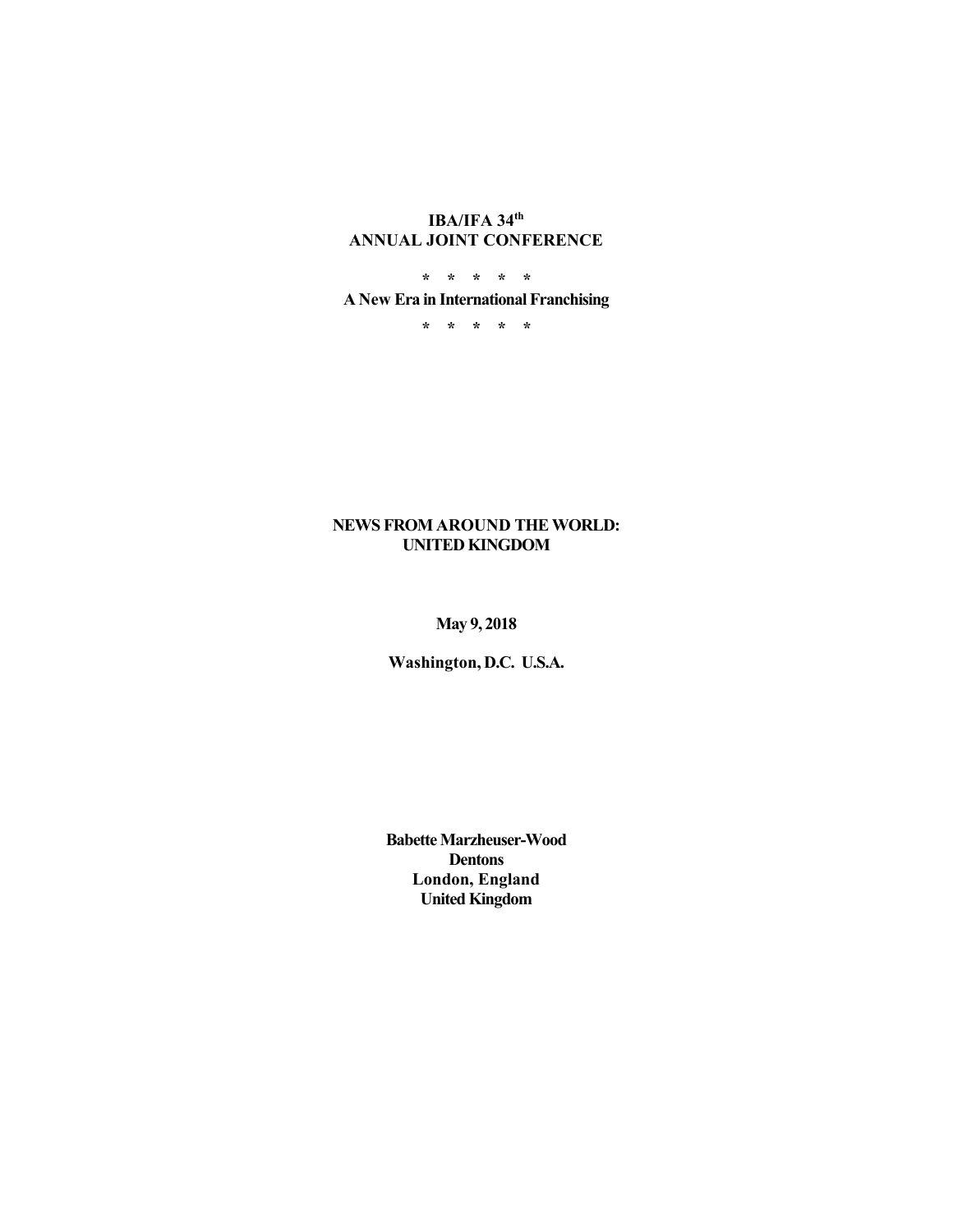In this paper I will look at recent developments relevant to franchising that have occurred in the UK. The UK does not have a specific franchise law, so new developments tend to arise in connection with contractual disputes decided by the courts and as a result of new legislation that impacts franchising indirectly.

#### *New Legislation*

A number of new statutes that are relevant to franchising will be mentioned here.

- The General Data Privacy Regulation (GDPR) will come into force on 18 May 2018. Most franchisors hold personal data including franchisee personal data and customer personal data and accordingly franchisors will be directly impacted by this new Regulation.
- Brexit update. Unfortunately, there is no more clarity for franchisors regarding the impact of Brexit on their IP protection in the UK. It is hoped that EU registrations will be "grandfathered" over, but this has not yet been confirmed.
- The UK government is planning a more stringent withholding tax regime for Licensors based in low tax jurisdictions. This could impact foreign franchisors that have set up in low tax countries such as Luxembourg.

#### *Important new court Decisions*

There have been a number of important decisions by the UK Courts that are relevant to provisions frequently encountered in franchise agreements. These are:

- Liquidated Damages and the Rule against penalties: The rule against penalties has been "recast"<sup>1</sup>
- Misrepresentation by negligent misstatement. When is it better to say nothing?
- The meaning of good faith and an implied duty of good faith in "relational contracts" such as franchise agreements.
- The use of exemption clauses to limit liability

## 1. **The Rules Against Penalties<sup>2</sup>**

As a matter of public policy, penalty clauses are not enforceable under English law. Franchise Agreements often contain liquidated damages clauses, and it is important to understand whether these will be enforceable in the UK. If they were to be classed as "penalty clauses", they would not be enforceable.

## a. *Recent Decisions regarding penalty clauses*

Following the decisions of the Supreme Court in *Cavendish Square Holding BV v Makdessi and Parking Eye Ltd v Beavis*<sup>3</sup> , the law in relation to the rule against penalties has been recalibrated. The rule is not confined to typical liquidated damages clauses and extends to other types of clause including: (i) "withholding payment" clauses;<sup>4</sup> and (ii) "forced transfers" at undervalue.<sup>5</sup> Before the rule can apply, the court must determine whether the clause in question is a secondary obligation capable of breach. The rule does not apply to primary obligations. Thus a clause, which is not drafted so as to involve any breach, may be viewed as

<sup>1</sup> Per Ed Peel in a recent talk at Dentons.

<sup>2</sup> Thanks go to Ed Peel for his excellent talk and subsequent notes at Dentons London

<sup>3</sup> [2015] UKSC 67; [2015] 3 WLR 1373.

<sup>4</sup> One of the clauses in *Makdessi* allowed for the withholding of the last two instalments of the price.

<sup>5</sup> The other clause in *Makdessi* entitled C to purchase shares from D at a potential undervalue.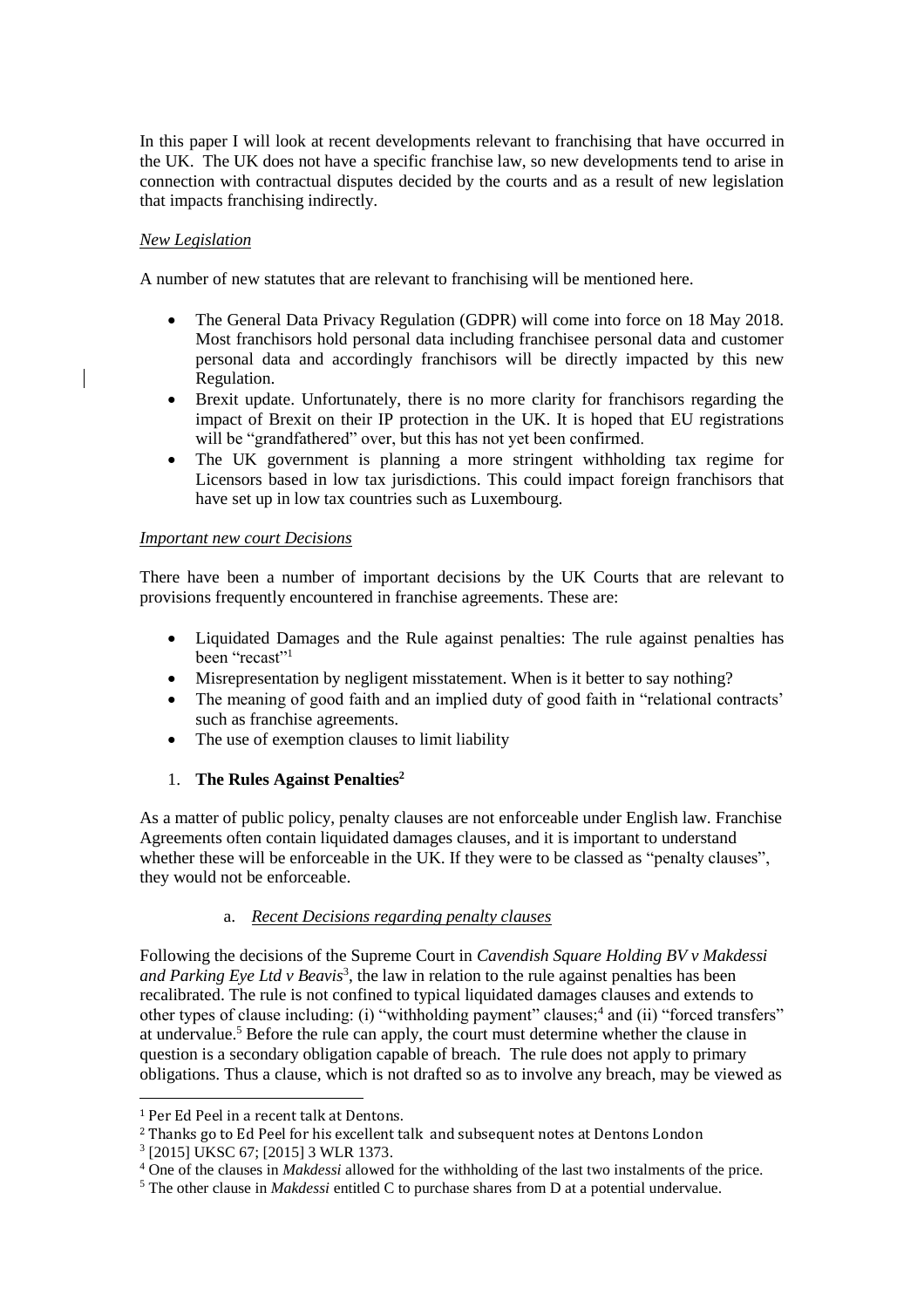a "disguised penalty clause" and the rule will apply. Where the clause is in the nature of a secondary obligation, the court will ask if there was a "legitimate interest" to be protected. It will then ask if the means of protection were so "out of all proportion" as to amount to something which was "extravagant or unconscionable". Where the clause is a typical liquidated damages clause, a comparison with the damages that would ordinarily be awarded will be made and the court will ask if the amount is proportionate. For other types of clause, a broader assessment is required. In a commercial contract, the extent and nature of the negotiations, the sophistication of the parties and the input of legal advice will be relevant considerations in making any broader assessment. Recent decisions have indicated that it has become even more difficult to successfully invoke the rule in a commercial contract between sophisticated parties of equal bargaining power, but not impossible. However, in franchise agreements, where the franchisee may not have been given an opportunity to negotiate the liquidated damages amount, franchisors may find it more difficult to rely on these principles.

# *b. Excessive Interest rate can be a penalty*

In *First Personnel v Halfords* a contractual rate of interest of 2% per month on unpaid agency fees was a penalty.<sup>6</sup> The principal reasoning was the lack of any justification for a rate, which was well above the "commercial norm", or the rate payable under the Late Payment of Commercial Debts (Interest) Act 1998. Instead, he awarded interest at the rate payable under the 1998 Act: 8% (per annum) above the official Bank Rate.

By contrast, in *ZCCM* the Court held that a clause calling for accelerated payment of sums due under a settlement agreement, upon breach, did not amount to a penalty. Nor was a clause imposing a default interest rate of LIBOR plus 10% a penalty.

In *Holyoake v Candy* the rule an interest rate of 15 % per annum was upheld. Nugee J. had to deal with a provision, which charged a default interest rate of 15% p.a. compounded monthly which also involved an element of interest on interest<sup>7</sup>.

Franchisors can learn from this that contractual interest rates need to be kept at around 1 % per month or apply the rate under the Act up to a maximum of 15 % per annum where both parties are of equal bargaining power and advised by counsel.

## **2. Misrepresentation/mis-selling**

English law does not require the franchisor to give a disclosure document to the franchisee. As such, disclosure type cases are addressed by the law of misrepresentation. Under the Misrepresentation Act, if the franchisee can show that they were induced to enter into the franchise agreement by a misrepresentation (eg an incorrect earning claim), they may be able to have the franchise agreement set aside and their monies returned to them. English law recognizes innocent, negligent and fraudulent misrepresentation. In each case it needs to be shown that a representation was made which was not true and that the franchisee relied on it when entering into the agreement.

In *Holyoake v Candy* D was found to have made a number of fraudulent representations to C ahead of C's decision to enter into certain agreements with D and others. But as C did not believe any of D's "deliberate lies" and was "not in any sense deceived by them", they were unable to raise any claim in deceit. This decision provides a possible defense to

<sup>6</sup> See also *Vivienne Westwood Ltd v Conduit Street Development Ltd* [2017] EWHC 350 (Ch), noted in an earlier session.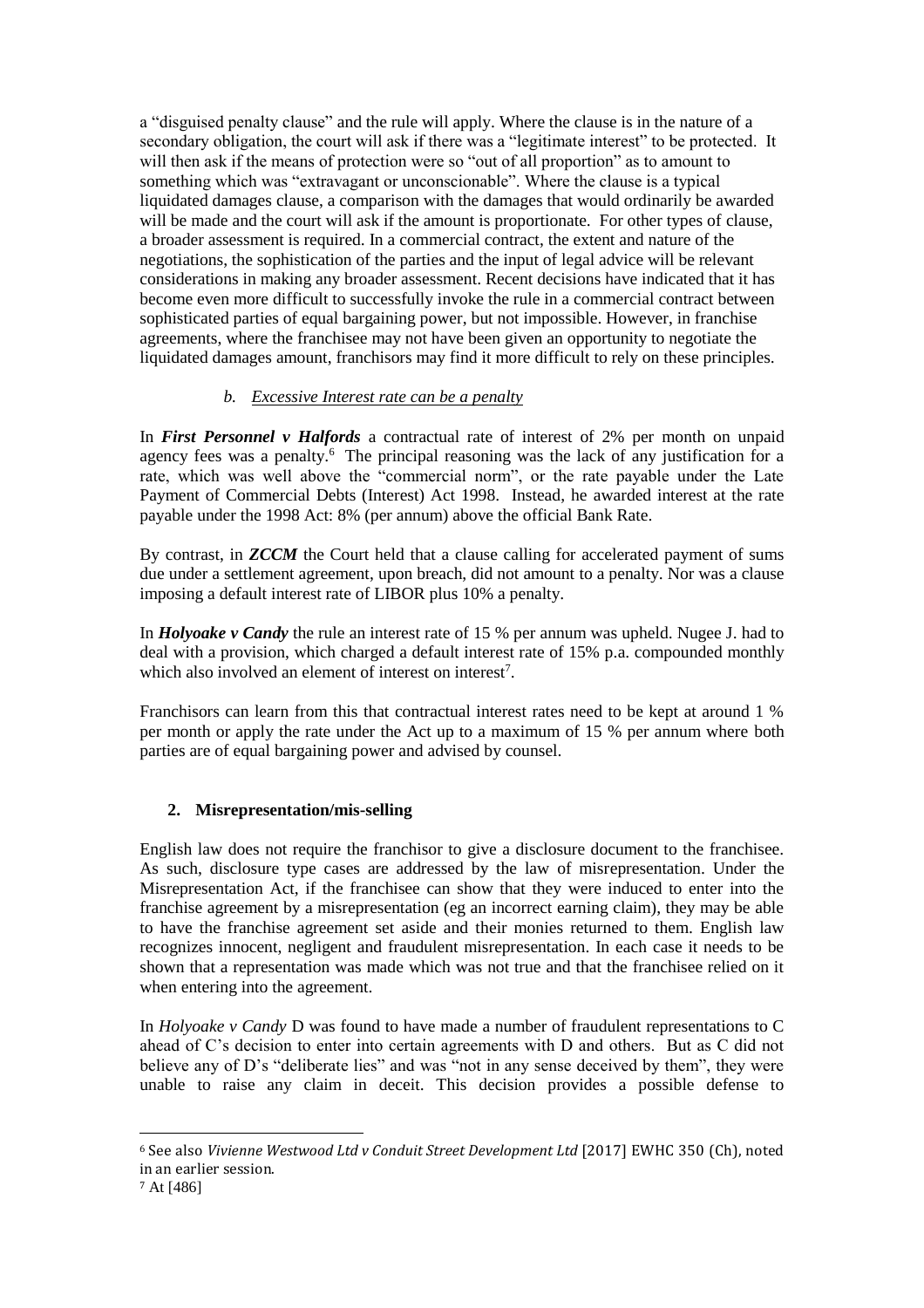misrepresentation claims by franchisees but only if it can be shown that the franchisee was not deceived by the statements and did not believe what was being said.

In another case (*Hayward*)<sup>8</sup> an insurer settled a claim for personal injury against their insured after having reduced the claim because of evidence that it had been exaggerated by the claimant. Later, the insurers discovered further evidence, which established that the claim was altogether bogus and sought to have the settlement set aside on grounds of fraudulent misrepresentation. The Court of Appeal held that the settlement should not be set aside on the basis that the insurer had not been "induced" to enter into it by any misrepresentation of the claimant in circumstances where it could not establish that it believed the representations made to be true; the insurer was aware, from the evidence it already had, that the representations may not have been true but accepted that risk by entering into the contract. An appeal was allowed to the Supreme Court which overturned the decision of the  $CA<sup>9</sup>$ . The case therefore raised the question of what suffices for inducement in what was a case of fraudulent misrepresentation<sup>10</sup>. Inducement does not require the claimant to show that he believed the representation to be true. A representation may still have caused the claimant to act in a way in which it would not otherwise have done even if it was aware that the representation might not be true. The insurers did not know that what was left of the claim was based on misrepresentation (or could not be sure of proving this) and had to take into account the risk that the court hearing the personal injury claim might believe the insured. They were therefore induced to enter into a settlement they would not have entered into had they known the true position (or been certain of proving it).

Property Alliance is another important case on mis-selling by banks. Most of the misspelling case have ultimately been unsuccessful, because of non-reliance clauses, ie clauses which explain that the basis of the agreement is a sale without any advisory duty, or that no representations have been made, or been relied upon. Such clauses were used in the Property Alliance case<sup>11</sup>. PAG was sold several interest rate swaps as a condition of a loan facility from RBS. It was left "out of the money" when the base rate went low and stayed there and incurred significant break costs. PAG alleged that the swaps had been mis-sold and invoked several causes of action.

On appeal, the following claims were still being pursued: (i) misrepresentation claims based on an express representation that the swaps were to act as a "hedge", and implied representations about the setting of LIBOR; (ii) a "negligent mis-statement" claim which was said to involve the breach of what has sometimes been referred to as a "mezzanine duty"; and (iii) a claim for breach of contract, based on an implied obligation of "good faith". A brief summary follows of the approach of the CA to each of those claims and the issues they raised:

#### *(i) Misrepresentation – express representations:*

<sup>8</sup> [2016] UKSC 48.

<sup>9</sup> The CA could see that the result it reached was unattractive, but was concerned about potential uncertainty. As Briggs LJ put it (at [35]: "If the mere making of a misstatement rather than belief in its truth is to be a sufficient influencing factor, then there is no telling in what contractual contexts it may be applied, with debilitating effects upon contractual force and certainty").

<sup>&</sup>lt;sup>10</sup> All of the reasoning of the Court is in the context of fraudulent misrepresentation and there have been observations from time to time that, in cases of fraud, a more generous approach may be taken to the question of causation, or the burden of proving causation. What is decided by the SC may not therefore necessarily apply to non-fraudulent misrepresentation, but the core reasoning does appear equally applicable and it is questionable whether the fundamental requirement of causation should vary depending upon the absence or presence of fraud. These issues are explored in a recent very helpful article by The Hon KR Handley in 2015 LQR 277.

<sup>&</sup>lt;sup>11</sup> See the first instance decision of Asplin J. at [2016] EWHC 3342 (Ch).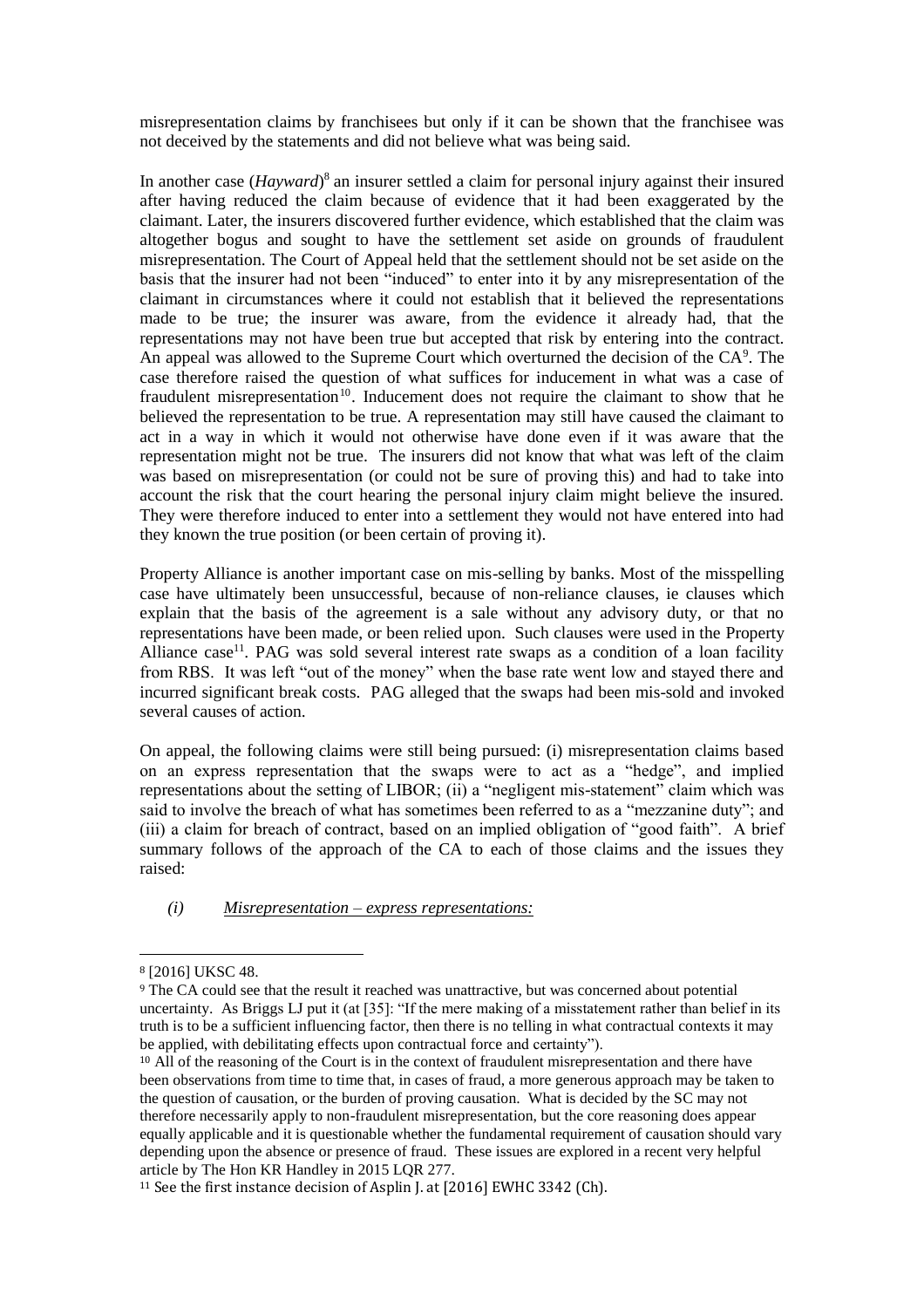PAG's claim in this respect was that while the swaps were a hedge against an increase in rates, they did not provide protection more generally against adverse movements in interest rates of the type which had occurred. The CA held that the reasonable representee<sup>12</sup> would not have understood "hedge" in the way for which PAG contended, so that there was no misrepresentation; and to find that PAG had not relied on the hedging representations, in any event. There was insufficient evidence to find that the relevant RBS employees appreciated that PAG had interpreted "hedge" to have the meaning which PAG contended.

## *(ii) Misrepresentation – implied representations: LIBOR rate*

PAG also claimed that by offering a certain LIBOR rate RBS impliedly represented that they had no involvement in any manipulation of the LIBOR rate. The judge rejected the submission that the proffering of this rate was conduct from which any representations could be implied about LIBOR, or RBS's involvement in setting it. The CA agreed that some of the implied representations were not sustainable, but held that others were, eg that RBS was not itself seeking to manipulate LIBOR and did not intend to do so in the future.

The following test can be used to determine whether a representation can be implied from conduct:

"In evaluating the effect of  $[D's]$  conduct a helpful test is whether, having regard to  $[D's]$ conduct in such circumstances, a reasonable [person] would naturally assume that the true state of facts did not exist and that, had it existed, he would in all the circumstances necessarily have been informed of it."<sup>13</sup> There must be clear words or clear conduct of the representor from which the relevant representation can be implied."<sup>14</sup>

## *(iii) Negligent mis-statement*

It has been said that a bank selling a financial product to a customer may owe what has been referred to as a "mezzanine" duty. This is so called because it fits somewhere between a duty not to make false statements of fact and a duty to take care in advising as to the suitability of the product:

"… a bank negotiating and contracting with another party owes in the first instance no duty to explain the nature or effect of the proposed arrangement to that other party. *However, if the bank does give an explanation or tender advice, then it owes a duty to give that explanation or tender that advice fully, accurately and properly.* How far that duty goes must once again depend on the precise nature of the circumstances and of the explanation or advice which is tendered."

In other words, if a franchisor does not say anything about the profitability of the franchise business, there is no duty to disclose key facts but if the franchisor does give explanations and recommendations it may be required to provide a "full" and "proper" explanation. Usually in negligent misrepresentation cases, the challenge faced is whether enough has been said to create a duty to say more.

"*Concentration should be on the responsibility assumed in the particular factual context as regards the particular transaction or relationship in issue. The ... duty would extend to correcting any obvious misunderstandings communicated by the customer and answering any* 

<sup>12</sup> What has been represented and whether it is false is determined objectively.

<sup>13</sup> *Geest plc v Fyffes plc* [1999] 1 All ER (Comm) 672; also approved in *IFE Fund S.A. v Goldman Sachs International* [2007] 1 Lloyd's Rep. 264 at [50]; and *Raiffeisen Zentralbank Osterreich AG v Royal Bank of Scotland plc* [2011] 1 Lloyd's Rep. 123 at [82]-[85]. <sup>14</sup> At [132].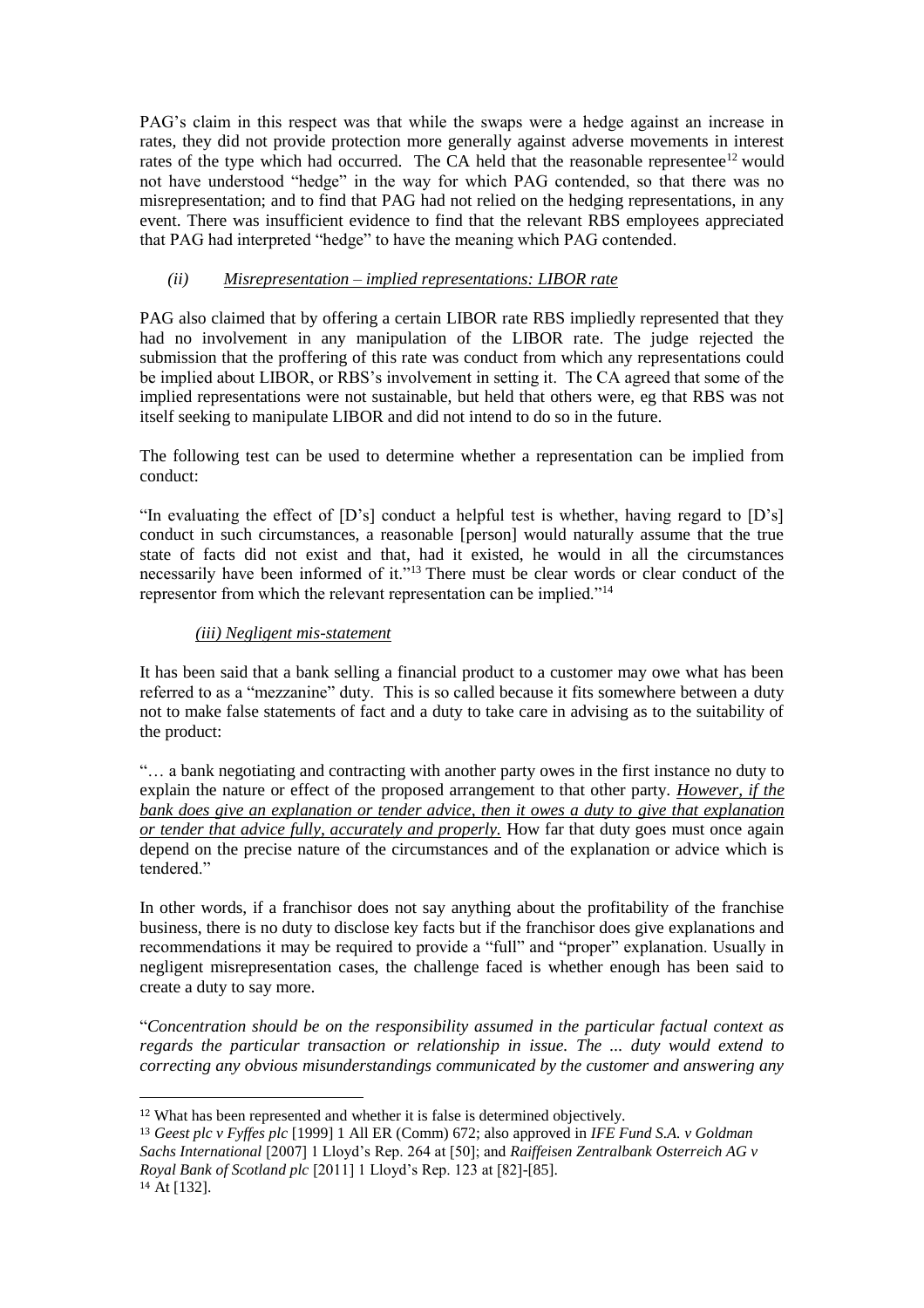*reasonable questions the customer might ask about those products in respect of which the bank had chosen to volunteer information might, depending on the particular factual context, be consistent with the standard Hedley Byrne duty not to misstate, including by omission.*

In PAG there was no breach of any such duty. PAG was made fully aware that (1) breaking any of the Swaps could carry adverse financial consequences, (2) the size of those financial consequences would depend upon interest rates at the time the Swaps were broken. Ultimately the court also upheld the standard language in the contracts whereby the customer represented that it understood and assumed the financial risks of the transaction and was capable of assuming, and assumed, those risks. The same approach should continue to be helpful in franchise agreements.

The PAG case provides important reassurance to franchisors that a well drafted non-reliance clause in the franchise agreement should defeat a claim for misrepresentation. But there is no guarantee. In the leading UK franchise case on the matter, *Papa Johns v Doyley,* the nonreliance clauses did not protect the franchisor. This case involved earnings claims and financial performance representations by the franchisor, that were found to have been untrue. The non-reliance clause did not protect the franchisor because it failed to satisfy the requirement of reasonableness under the Unfair Contract Terms Act. Non-reliance clauses are a form of exclusion clauses and need to be reasonable to be valid. In the case of Papa Johns v. Doyley this test was not satisfied. When assessing whether an exclusion clause is reasonable the UK courts will look at the bargaining power of the parties, at who is better placed to bear a certain risk and to insure against it. In the Doyley case it was also relevant that the nonreliance clauses had not been highlighted in anyway to the franchisee and that the franchisor had insisted that the franchise agreement was non negotiable.

## **3. Exemption Clauses**

 $\overline{a}$ 

Provisions requiring notification of claims within a certain time and setting out details of the claim have proved very effective at defeating what might otherwise be valid and enforceable claims. They are commonly encountered in SPAs in the context of claims for breach of warranty but can also be found in franchise agreements. The latest example can be found in the Teoco case where a claim for breach of warranty was defeated because the notice relied upon by C did not specify the claim in sufficient detail<sup>15</sup>. The particular issue for the CA was whether the notice had to identify the particular warranties which C claimed to have been breached. That will, of course, depend on the wording of the clause in question. In Teoco it stated as follows:

"*No Seller shall be liable for any Claim unless the Purchaser has given notice to the Seller of such Claim setting out reasonable details of the Claim (including the grounds on which it is based and the Purchaser's good faith estimate of the amount of the Claim (detailing the Purchaser's calculation of the loss, liability or damage alleged to have been suffered or incurred))."*

The Court noted, the notice does not necessarily have to refer expressly to the particular warranties, which have been breached, if it is clear which they are from the details which have been provided<sup>16</sup>:

"In general…it seems to me that 'setting out' the 'grounds' of a claim required explicit reference to particular warranties or other provisions. Moreover, the present case was not one

<sup>15</sup> Of course, a defect in the level of detail might be remedied by a further notice but not if, as in *Teoco*, the time limit has also passed. <sup>16</sup> At [27].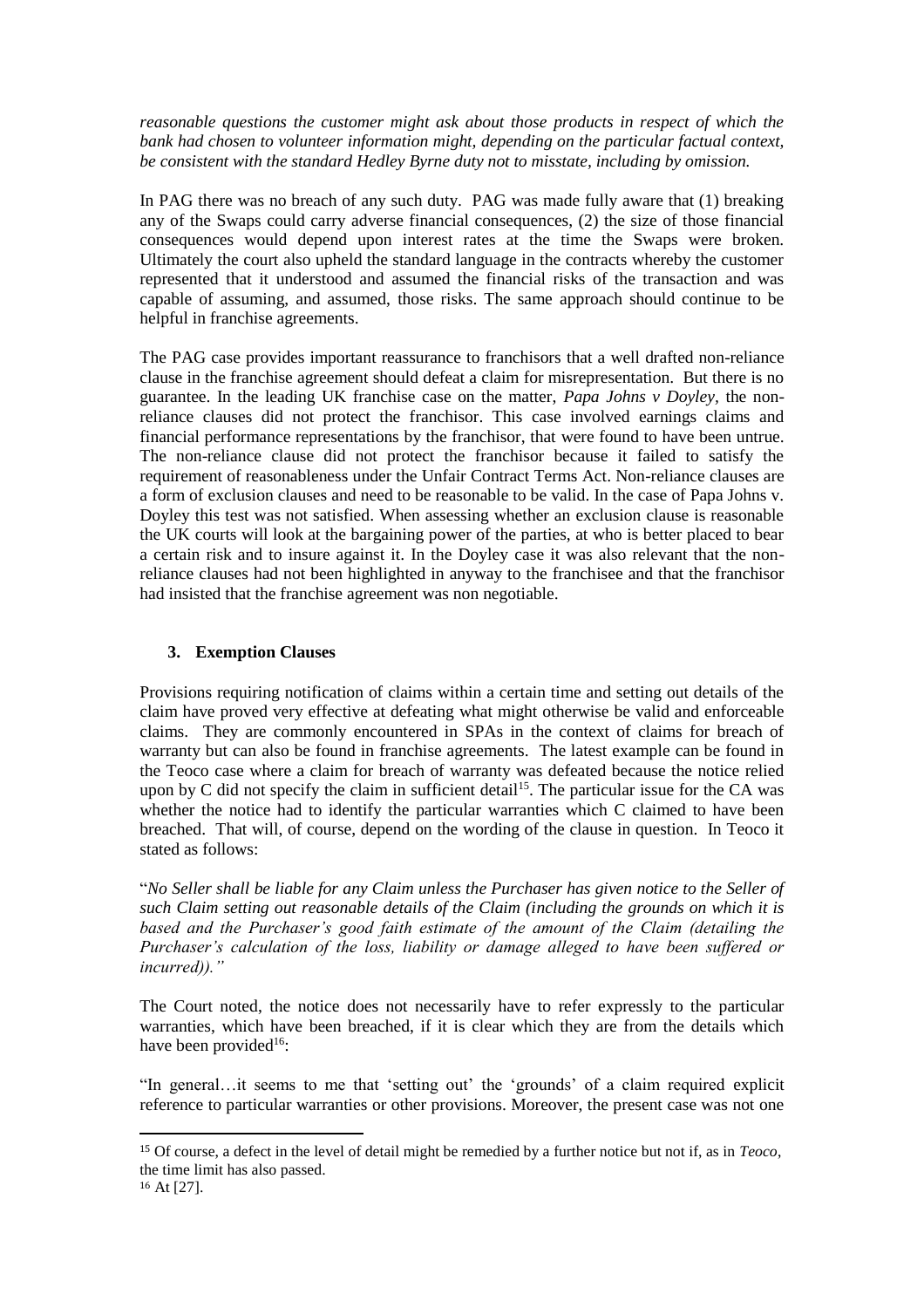in which either the Purchaser erroneously referred to the wrong warranty. To the contrary, there was real scope for doubt…about which provisions were thought by the Purchaser to be relevant. As the Judge said, the 'omnibus reference to Warranty Claims or Tax Claims' was not good enough.

## **4. Good faith**

The principle of good faith is relatively new to English law. As such new cases that clarify the obligation of good faith, when it arises and what duties it entails are important for the franchise industry. Ever since it was held in Yam Seng<sup>17</sup> that a duty of good faith can be implied in relational contracts" such as franchise agreements, the extent to which the franchisor is subject to an implied duty of good faith has been of much interest to the UK franchise community. Decisions continue to be handed down by the courts, which raise issues of good faith, whether in the interpretation of an express obligation of good faith, or in finding or rejecting an implied obligation. Such decisions are usually very context- and factspecific.

#### *(i) Breach of contract – implied obligation of good faith*

In the misrepresentation case discussed above, the question of good faith came up in the following context. Under the loan facility in the PAG case discussed above, RBS was entitled to require valuations of the property provided as security, the cost of which was for PAG. PAG argued that in calling for repeated valuations, RBS breached the implied term that a contractual discretion will not be exercised in a way which is contrary to "good faith", ie arbitrarily, capriciously, irrationally, or for an improper purpose<sup>18</sup>. Asplin J. rejected such an implied term<sup>19</sup>. Whilst the court concluded that the power to call for a valuation was "not wholly unfettered" and was one which, while it allowed RBS to act in its own interests, required it to do so in pursuit of legitimate commercial aims rather than to vex maliciously<sup>20</sup>. There was, however, no evidence to support a finding that RBS had infringed such a limitation.

# *(i) Good faith exercise of contractual decision – the "Braganza" duty<sup>21</sup>*

Good faith is often argued in franchise cases. In *MGB Printing v Kallkwik<sup>22</sup>* the franchisee was successful in persuading the court to imply a duty of good faith to the effect that the franchisor had to use reasonable skill and care when providing services to the franchisee (even though the franchise contract did not contain such an obligation). The court felt that to give the contract "business efficacity" it was necessary to imply such a duty. In the case of *Stream Healthcare v. Pitman* <sup>23</sup>the court implied a contractual obligation of the franchisor to provide services to the franchisee when reasonably requested. Another example of an implied obligation of good faith is that the exercise of a contractual discretion will need to comply

 $\overline{a}$ 

<sup>18</sup> This has recently been referred to as the "*Braganza* duty" and is considered under "Good Faith" below. In *Property Alliance* reliance was placed on an earlier banking case: *Socimer International Bank Ltd v Standard Bank London Ltd* [2008] EWCA Civ 116, [2008] Bus LR 1304.

<sup>19</sup> She considered that RBS had "an absolute right to call for the valuation and accordingly, that the *Socimer* line of authorities and the necessary implication of terms in order to control the otherwise unfettered exercise of a discretion/assessment or formulation of opinion [do] not arise". The distinction between an "absolute contractual right" and a discretion was drawn by the CA in *Mid Essex Hospital NHS Trust* v *Compass Group UK and Ireland Ltd* [2013] EWCA Civ 200 at [83].  $20$  At [169].

<sup>17</sup> See footnote 29 below

<sup>21</sup> In addition to *Faieta* case noted, here, see the *Property Alliance* case noted under "Misrepresentation/mis-selling" above.

<sup>&</sup>lt;sup>22</sup> High Court of Justice, Queens Bench Division, 2010, EWHC 624 (OB)

<sup>&</sup>lt;sup>23</sup> High Court of Justice, Chancery Division 2010 EWHC 216 (Ch)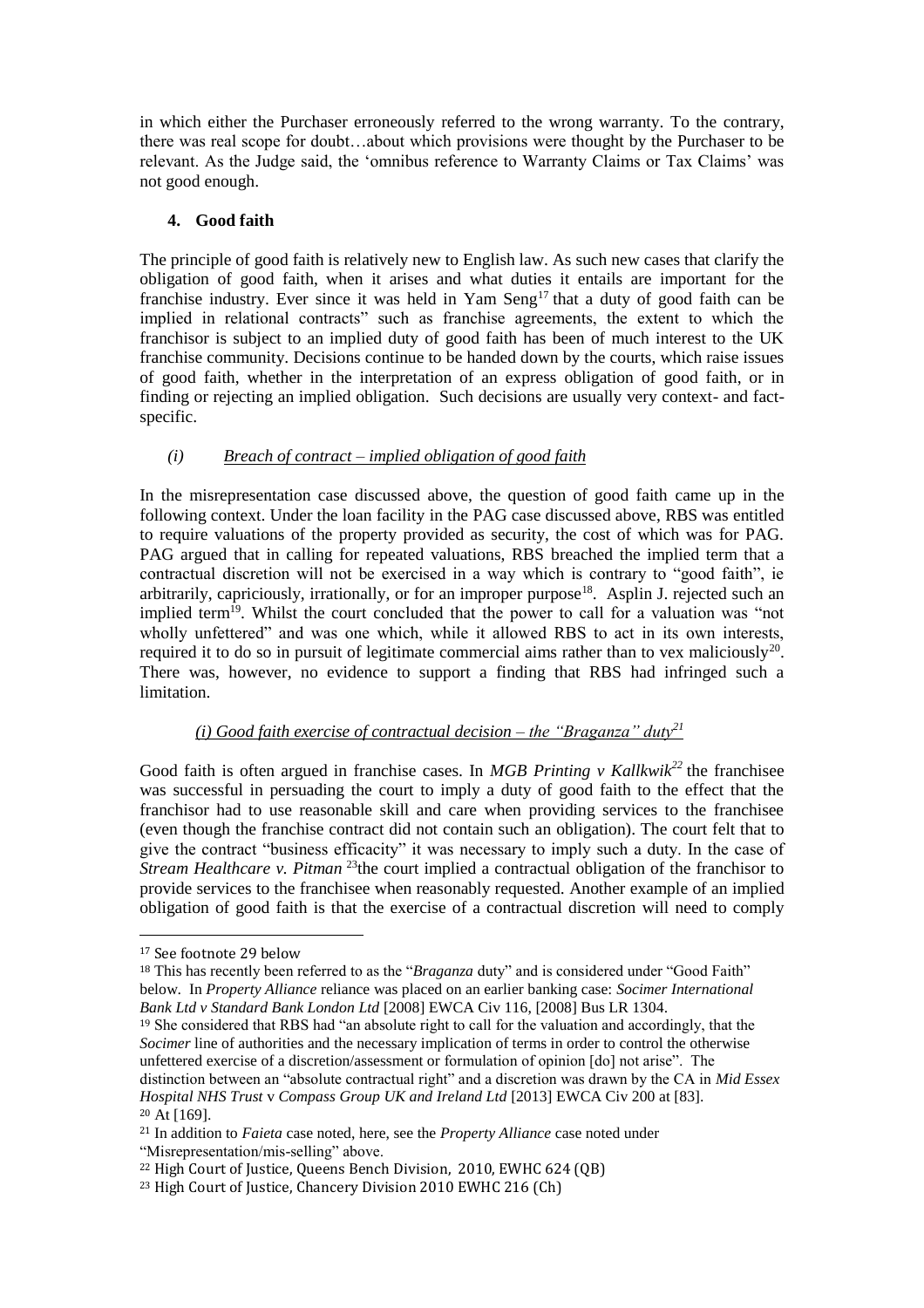with a good faith limitation under which it is not to be exercised arbitrarily, capriciously, irrationally, or for an improper purpose. This has recently been referred to as the "Braganza duty"<sup>24</sup>. However, this is not an onerous duty to discharge.

#### *(ii) Implied obligation to perform in good faith*

Another form of good faith takes the form of an implied term that the parties will perform their obligations in good faith, as advocated by Leggatt J. in the Yam Seng case<sup>25</sup>. Leggatt J. returned to this theme in Tahnoon v Kent. The parties had entered into a Framework Agreement and C had executed a promissory note in favour of D. D claimed damages under the Framework Agreement and the promissory note. Among the counterclaims made by C were an allegation of duress and breach of a duty of good faith. Although the Court rejected a claim that the relationship between the parties amounted to a partnership or otherwise involved any fiduciary duty, *it nonetheless found that it was one, which was in the nature of a joint venture and involved a duty of good faith*.

As to scope of the duty of good faith Leggatt J said:

"Although the observations that I made in the Yam Seng case about the scope for implying duties of good faith in English contract law have provoked divergent reactions, there appears to be growing recognition that such a duty may readily be implied in a relational contract."<sup>26</sup>

"…I think it clear that the nature of their relationship was one in which they naturally and legitimately expected of each other greater candour and cooperation and greater regard for each other's interests than ordinary commercial parties dealing with each other at arm's length."<sup>27</sup>

"In the circumstances the contract made between these parties seems to me to be a classic instance of a relational contract. In my view, the implication of a duty of good faith in the contract is essential to give effect to the parties' reasonable expectations and satisfies the business necessity test as the relevant standard for the implication of a term into a contract."28

As to content:

"It is unnecessary and perhaps impossible to attempt to spell out an exhaustive description of what this obligation involved."<sup>29</sup>

"…the obligation of fair dealing is not a demanding one and does no more than require a party to refrain from conduct which in the relevant context would be regarded as commercially unacceptable by reasonable and honest people..."<sup>30</sup>

"For present purposes it is sufficient to identify two forms of furtive or opportunistic conduct which seem to me incompatible with good faith in the circumstances of this case. First, it would be inconsistent with that standard for one party to agree or enter into negotiations to sell his interest or part of his interest in the companies which they jointly owned to a third

<sup>24</sup> After the *Braganza* decision, above.

<sup>&</sup>lt;sup>25</sup> *Yam Seng Pte Ltd v International Trade Corp Ltd* [2013] EWHC 111 (QB) (obligation implied in a distributorship agreement).

<sup>26</sup> At [168].

<sup>27</sup> At [173].

<sup>28</sup> At [174].

<sup>29</sup> At [175].

<sup>30</sup> At [175].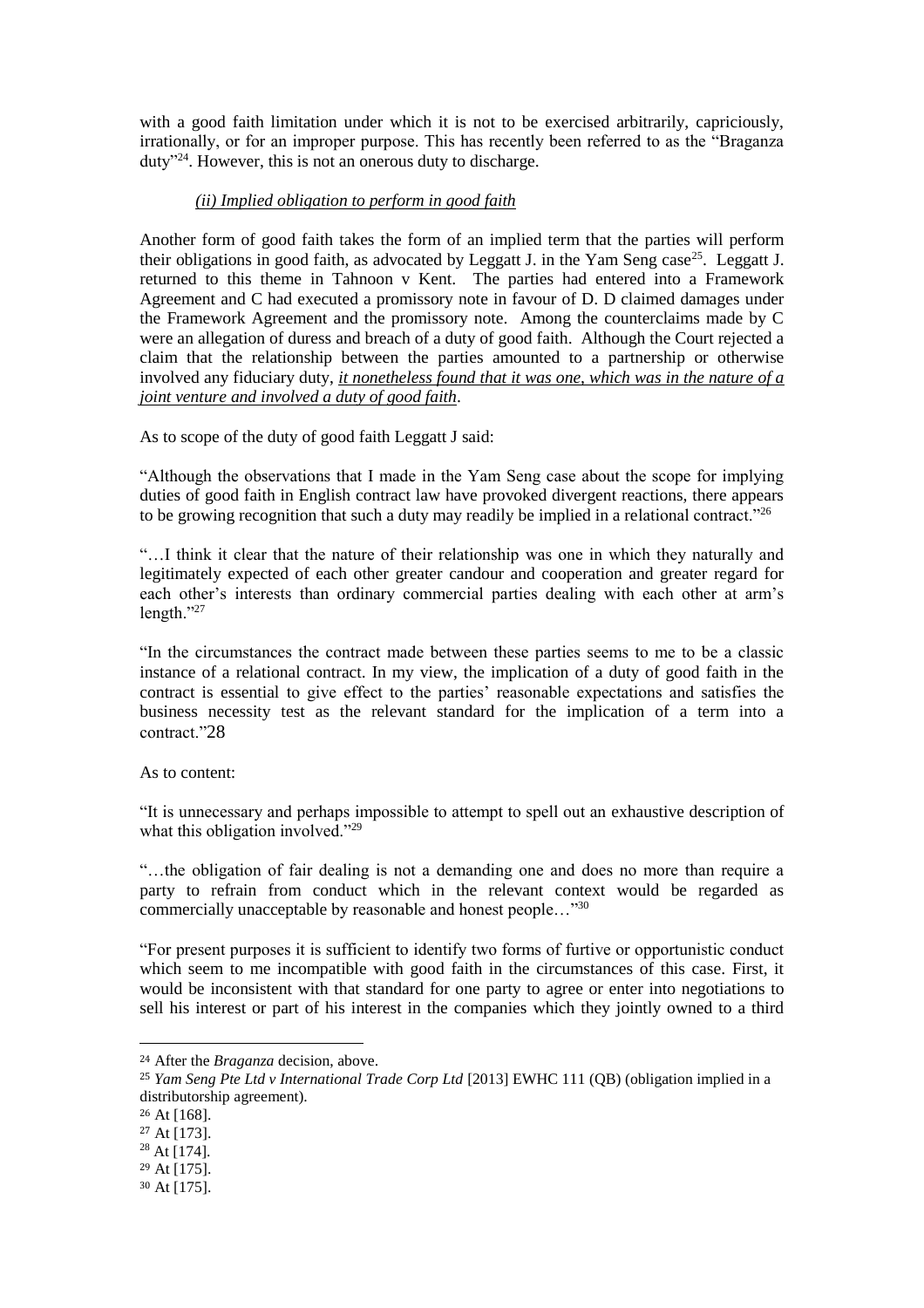party covertly and without informing the other beneficial owner. Second, while the parties to the joint venture were generally free to pursue their own interests and did not owe an obligation of loyalty to the other, it would be contrary to the obligation to act in good faith for either party to use his position as a shareholder of the companies to obtain a financial benefit for himself at the expense of the other."<sup>31</sup>

Without going into the very considerable details of the case, D was found to have induced C to enter into the Framework Agreement and the promissory note by conduct which amounted to a breach of the duty of good faith. This entitled C to damages.

## **5. Non-Competes**

#### *Enforcing non-competition obligations*

Enforcing non-competes against franchisees after termination of the franchise agreement continues to be an important area of case law and disputes. In F45 Training Pty v Leo Star Ltd the franchisee of the Australian gym company prepared to operate a competing business after termination of the franchise agreement. Inter alia, it wrote to its customers inviting them to join the new gym. The agreement provided that the franchise would be granted in a 'territory' but by omission the term "territory" was not defined in the agreement. The franchise agreement also referred to the protection of confidential information such as customer lists. Finally there was a restrictive covenant. The Franchisor applied for an injunction against the franchisee on the basis that setting up a new gym amounted to a breach of the non-competition clause and involved the use of its confidential information. The application was unsuccessful given that nothing in the agreement expressly gave the franchisor exclusive ownership of customer names. It was also considered whether an injunction was a proportionate remedy for a breach of a restraint of trade clause. The Judge held that damages were an adequate remedy and rejected the argument that irreparable damage would be caused to the business.

## *Oral Franchise Agreements and trademark protection*

Caspian Pizza operated a pizza business in Birmingham since 1991 under the name "Caspian Pizza". In 2002, D opened a pizza restaurant in Worcester also using the name Caspian. Caspian Pizza claimed it had entered into an oral franchise agreement with D, which permitted D to operate restaurants under the "Caspian Pizza" name in the Worcester area in consideration for a franchise fee. According to that oral agreement any goodwill generated by the use of the mark would belong to Caspian Pizza. In 2005 Caspian registered the word mark "Caspian" and a related logo mark in the UK as a national trademark. D did not pay any franchise fees and refused to enter into a written franchise agreement. Caspian therefore issued proceedings in the IP Enterprise Court claiming that D's use of the Caspian name constituted trademark infringement. Caspian's claim was unsuccessful. It was held that the word mark was invalid because at the date of registration in 2005, D had already established local goodwill in the name "Caspian" in its local area (Worcester). This invalidated the national trademark because there was no geographical restriction on the mark. However, at first instance the court decided that the related device mark was valid as the D had not used a similar logo. The Court of Appeal found that the decision at first instance was wrong to separate the word and logo marks because the main element of the logo mark was the word "Caspian". It therefore found both marks to be invalid, dismissing the appeal. This was a blow for Caspian and the case shows that it is extremely important to register the trademark before starting the franchise business. Where localized prior rights exist it is important to carve them out at the application stage.